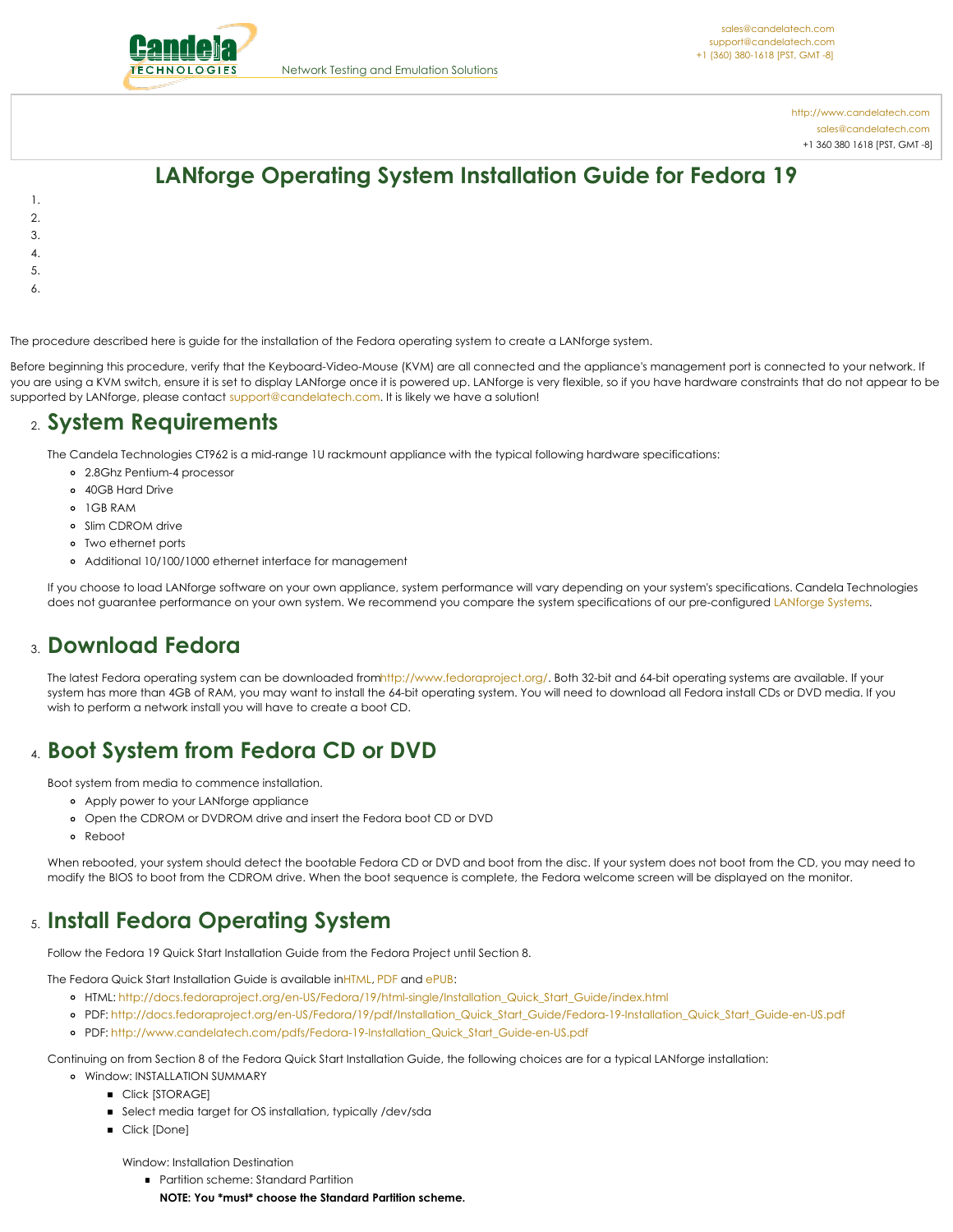Click [Reclaim Space]

Window: Reclaim Disk Space

- **Highlight /dev/sda**
- **Click [Delete]**
- **Window: INSTALLATION SUMMARY** 
	- If required, configure Localization/Date and Time
	- **Click [Begin Installation]**
- **Window: CONFIGURATION** 
	- USER SETTINGS
		- **Click [ROOT PASSWORD]** 
			- Window: Root Password
				- Enter Root Password: root
				- **Enter Confirm: root**
				- Click [Done] twice.
- **Window: CONFIGURATION**

USER SETTINGS

**Click [User Creation]** 

Window: Create User

- **Enter Full name: lanforge**
- Click [Make this user administrator]
- **Enter Password: lanforge**
- **Enter Confirm password: lanforge**
- Click [Done] twice.
- Window: INSTALLATION SUMMARY
	- Click [Finish Configuration] or [Quit]
- The installer will return to the live Fedora desktop. Located in the top right of the desktop are the mechanisms to reboot the system:
	- Click [Live System User]
	- **Click [Power Off]**
	- **Remove installation media**
	- **Click [Restart]**

## 6. **Login and Update OS (if internet is accessible)**

Updating the Fedora OS prior to installing LANforge using th[eautomated](http://www.candelatech.com/lfserver_install.php#webauto) installation procedure (http://www.candelatech.com/lfserver\_install.php#webauto) is highly recommended.

After logging into the new Fedora installation and click through the introductory screens perform the following commands to update the OS:

From the Desktop: Click [Activities]

- **Search for the "terminal" application**
- **Click the terminal icon**
- Log in as super user and start OS update with yum:
	- $$ su -$
	- # yum -y update

Yum from the teminal may complain that another process is running. This other process is running on the Desktop. Yum in the terminal will eventually run. Once yum has completed reboot the system

If installing LANforge via the automated installation script some OS software packages will require installation if not installed already by your chosen distribution. Skip to the Install Necessary Software for [Automated](#page-0-0) LANforge Install section. Otherwise continue with this section:

- Reboot system:
	- $$ su -$
	- # reboot

When the system returns to operation it should be running the latest Fedora kernel with the latest updates.

## 7. **Install Necessary Software for Automated LANforge Install**

The [automated](http://www.candelatech.com/lfserver_install.php#webauto) installation procedure (http://www.candelatech.com/lfserver\_install.php#webauto) will work once the necessary software is installed.